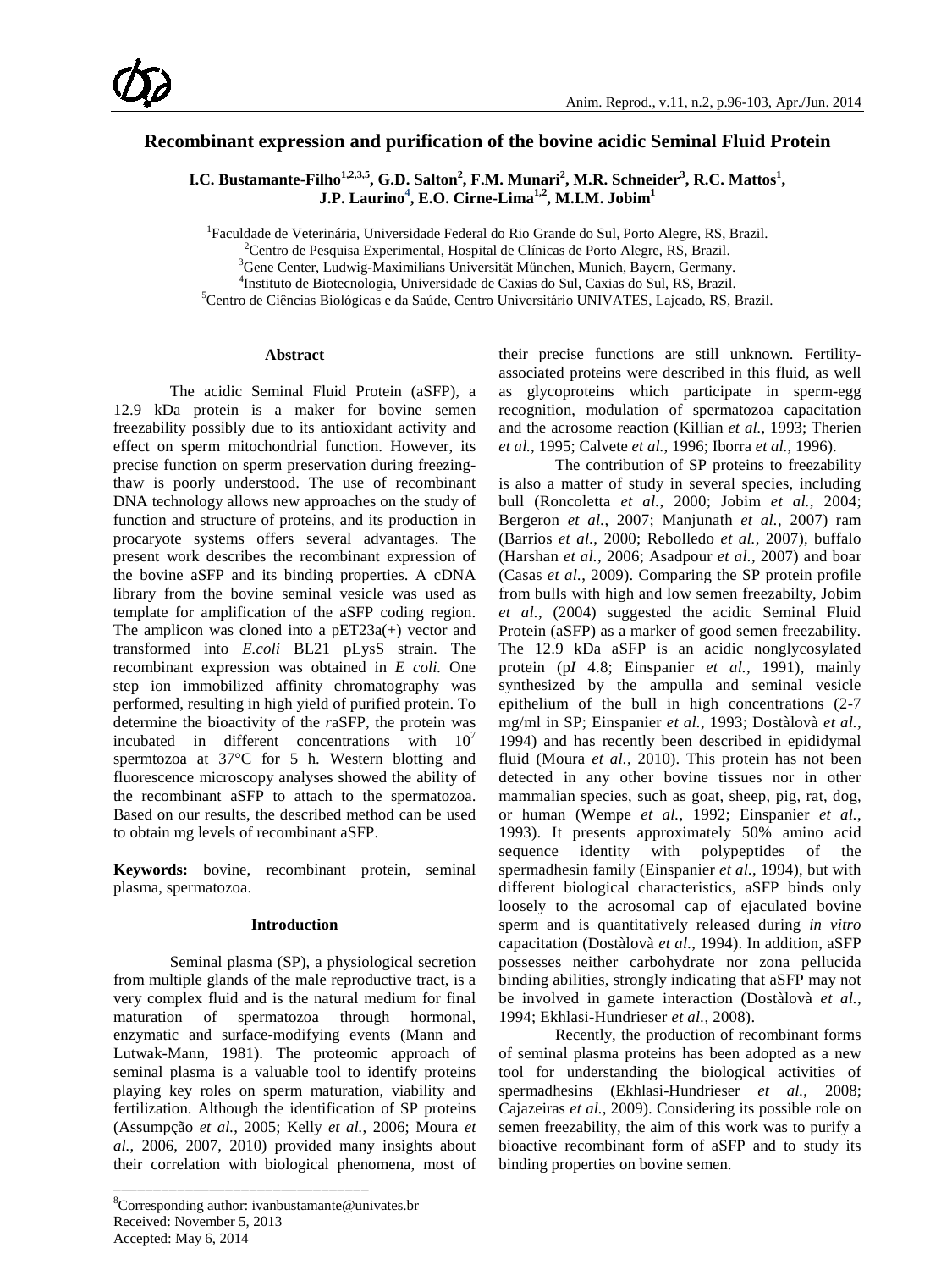### **Materials and Methods**

### *Materials*

Expression vector  $pET23a(+)$ , as well as *Escherichia coli* strains BL21 (DE3) pLysS, BL21 (DE3) were from Novagen (EMD Biosciences, La Jolla, CA, USA); JM109 strains were from Promega (Madison, WI, USA). TOPO TA kit, all modification enzymes, antibody anti His-tag, secondary anti mouse and *E. coli* strains BL21 (DE3) Star and BL21 SI were from Invitrogen (Carlsbad, CA, USA). RNA extraction kit, Miniprep DNA isolation kit and Miniprep Plasmid DNA purification kit were from Macherey-Nagel (Düren, Germany). Reagents to detect chemioluminescence (ECL) were purchased from Amersham Pharmacia Biotech (Piscataway, NJ, USA). Hybond-C nitrocellulose membranes were from  $Hybond^{\mathbb{M}}$   $ECL^{\mathbb{M}}$  (Hybond<sup> $\mathbb{M}$ </sup> ECL<sup> $\mathbb{M}$ </sup> nitrocellulose membrane, Amersham Biosciences, Freiburg, Germany). X-ray films were purchased from Kodak (Kodak X-Omat, Rochester, NY, USA).

## *Clonning of cDNA sequence into expression vector*

For expression of aSFP with N-terminal Histag, bovine seminal vesicle cDNA was used as a template for polymerase chain reaction (PCR) amplification of aSFP. Synthetic oligonucleotide primers (forward: 5'-GTCCAT**ATG**AAGCTGTCCAGCGTCAT-3'; reverse: 5'-AGTCTCGAGAGCTTGTGGATCCT-3') were GeneBank (accession number NM\_174616; [Wempe](#page-7-2) et *al.*[, 1992](#page-7-2) ) to amplify the codon region. The 5' *Nde*I and designed based on the aSFP sequence available on the 3' *Xho*I restriction sites are underlined, and the start codon is shown in bold.

PCR amplification was performed in a thermocycler TC-4000 (Techne UK, Staffordshire, UK) using *Taq* DNA polymerase, under the following conditions: 94°C, 2 min; 36 cycles of 94°C, 30 s; 56°C 30 s; 72°C, 1 min, and the final elongation of 72°C for 5 min. The resulted aSFP amplicon (404 bp) was cloned into pCR2.1 vector, excised from this vector using the restriction enzyme pair mentioned above, and ligated into the expression vector pET23(a)+ linearized with the same enzyme pair. Digested insert and vector were run on a 1.5% agarose gel, gel purified using a commercial kit and then incubated overnight at 16°C using T4 DNA ligase. Ligation reactions were transformed into electrocompetent *E. coli* JM109 cells, and plasmid DNA was isolated. The resulting construct pET-aSFP was sequenced using the Big Dye Terminator® v 3.1 Cycle Sequencing Kit (Applied Biosystems, Foster City, CA, USA) and the automated sequencer ABI PRISM® 3100 Genetic analyzer (Applied Biosystems). Dying reactions were performed using a *GeneAmp PCR System 9700* (Applied Biosystems) and data analyzed using *Data* 

*Collection* v1.0.1 (Applied Biosystems). The following primers were used for sequence confirmation: forward 5'-TAATACGACTCACTATAGGG-3'; reverse 5'- GCTAGTTATTGCTCAGCGG-3': forward 5'-CGCCACCTATTACGGACCGAAAAC-3', reverse 5'- TCCCTAAGACAGGAGATCCTGGCA-3'.

### *Protein expression in* E. coli

For protein expression assays, plasmids were transformed into *E. coli* BL21 pLysS competent cells using methods described elsewhere [\(Sambrook and](#page-7-3)  [Russell, 2001\)](#page-7-3). Transformed bacteria were grown overnight on LB-agar plates containing 100 µg/ml ampicillin and/or 50 μg/ml chloramphenicol, after which single colonies were used to inoculate 2x YT medium containing the same antibiotic. For protein expression, 250 ml 2x YT medium was inoculated with 1/100 volume of overnight culture; bacteria were grown at 37 $\rm{^{\circ}C}$  with shaking at 200 rpm until the OD<sub>600</sub> reached 0.6 - 0.8 and then the lactose analogue, isopropyl-β-Dthiogalactopyranoside (IPTG) was added to a final concentration of 0.5 mM to induce expression. Three hours after induction, cell cultures were harvested by centrifugation at 5,000 x *g* for 10 min at 4°C.

## *Protein purification using immobilized metal affinity chromatography*

Cell pellet from 250 ml induced culture was suspended in 10 ml of denaturing lysis buffer (50 mM  $NaH<sub>2</sub>PO<sub>4</sub>$ , 8 M urea, pH 8.0), incubated for 30 min in the presence of lysozyme (1 mg/ml), disrupted by sonication (6 cycles of 10 s on ice), and centrifuged at  $20,000 \times g$  for 30 min at 4<sup>°</sup>C, as described in the Invitrogen protocol handbook. Supernatant was loaded onto an Econopack column (Bio-Rad) filled with 1 mL of Ni-NTA agarose resin (Invitrogen), prepared and equilibrated according to manufacturer's instructions. Washing steps were performed using 5 to 8 bed volumes of denaturing washing buffer (50 mM  $NaH<sub>2</sub>PO<sub>4</sub>$ , 8 M urea) with decreasing pH (pH 6.0 and pH 5.3). Recombinant His-tagged aSFP (*r*aSFP) was eluted in five elution steps using 500 μl of denaturing elution buffer (50 mM  $NaH<sub>2</sub>PO<sub>4</sub>$ , 8 M urea, pH 4.5). All samples were analyzed by SDS-PAGE and western blotting. Elution aliquots were polled and centrifuged in an Amicon tube (MWCO 3 kDa) for concentration and urea removal.

## *Determination of protein concentration, electrophoresis and Western blotting*

Protein concentration was determined by the method of [Lowry](#page-6-16) *et al.* (1951) and SDS-PAGE 14% were carried out according to [Laemmli \(1970\)](#page-6-17) using the Mini Protean 3 system (Bio-Rad, USA). Samples were always loaded in duplicates in two gels, one for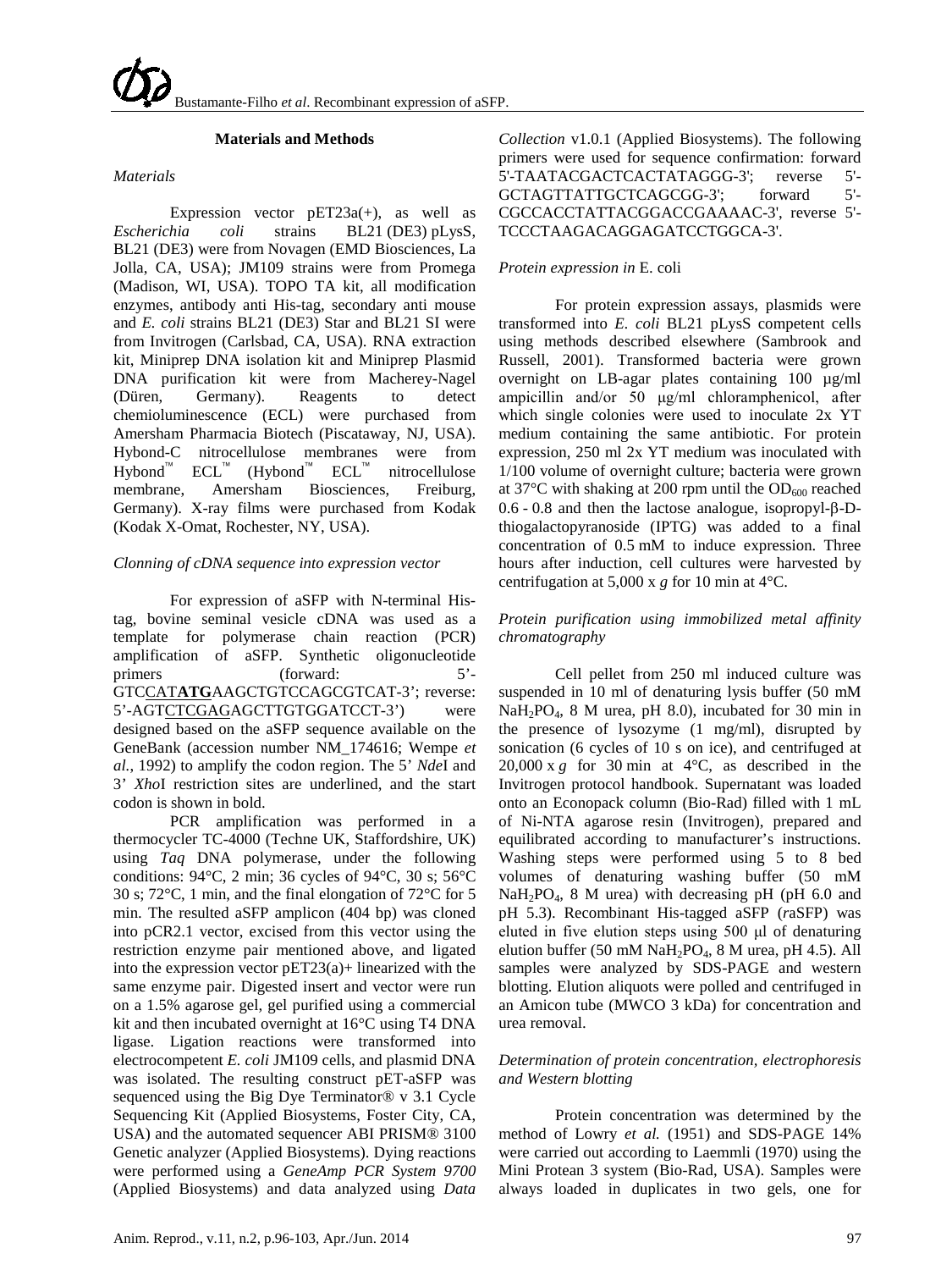Coomassie Brilliant Blue staining, and the other for electrotransferring to nitrocellulose membranes using a Mini Trans Blot apparatus (Bio-Rad). Membranes were incubated for 60 min at 4°C in blocking solution - Trisbuffered saline containing 5% non-fat milk (w/v) and 0.1% Tween-20  $(v/v)$  - and further incubated with the primary antibody diluted in blocking solution overnight at 4°C. The primary antibody used was His-tag monoclonal antibody (Invitrogen), used at a concentration of 1:10,000. The membranes were washed and incubated with horseradish peroxidase-conjugated anti-mouse antibody (1:5,000) for 2 h. The chemiluminescence (ECL) was detected using X-ray films.

### *Binding of raSFP to bovine spermatozoa*

The ability of spermatozoa to bind *r*aSFP was accessed by incubating 1 x  $10^7$  spermatozoa with 700; 2,000; 5,000 and 7,000 ng of purified protein in a final volume of 1 ml of phosphate saline buffer (PBS) at 37°C for 5 h. As negative controls, one sperm sample was incubated without *r*aSFP, and one sample was incubated with another recombinant His-tag fusioned protein (7,000 ng of tick calreticulin). Semen samples from two bulls were obtained by artificial vagina, and the ejaculate was washed three times in PBS to remove seminal plasma. Following incubation, samples were

washed with PBS by centrifugation at 1,000 x *g* for 5 min at 20°C (Dostàlovà *et al.*, 1994). To confirm the binding of  $r$ aSFP to spermatozoa, 5 x  $10^6$  cells were lysed and protein extracts were analyzed by Western blotting as described above. The topography of *r*aSFP binding pattern was studied by indirect immunofluorescence (Dostàlovà *et al.*, 1994). Briefly, 10 µl of samples (approximately 5 x  $10^6$  cells) were spread on slides, air dried and fixed in methanol. Cells were incubated for 2 h at 37°C with a 1:500 (v/v) dilution of mouse anti-His-tag antibody in PBS containing 5% BSA. The slides were washed and were incubated for another 2 h at 37°C with a 1:200 (v/v) dilution of an R-Phycoerithrin labeled goat anti-mouse IgG antibody (Sigma, USA). Slides were observed under a fluorescence microscope (Olympus, Japan). One hundred *r*aSFP marked cells per slide were counted and group (four slides per group) values were statistically compared through ANOVA, followed by Tukey test assuming  $P < 0.05$  as significant (Prism 6 sofware, GraphPad, USA).

### **Results**

PCR amplification of aSFP cDNA from a bovine seminal vesicle library resulted in one band of approximately 400 bp by agarose gel electrophoresis analysis. The amplicon was successfully cloned into the prokaryotic expression plasmid pET-23a(+; Fig. 1).



Figure 1. Construction of pET-aSFP expression vector. (A) Restriction analysis of recombinant plasmid pET-aSFP in Agarose Gel 1%. Lane MW= DNA marker; Lane 1= plasmid pET-aSFP digested with *Nde*I and *Xho*I. Arrow indicates the target gene. (B) Schematic diagram of the construct pET-asFP, showing the coding region of aSFP gene under control of T7 promoter.

Induction of *r*aSFP expression was optimized after several expression conditions assays and best results were obtained with addition of 0.5 mM IPTG to the culture at 37°C for 3 h. Following sonication and centrifugation of the bacterial culture, the supernatants and inclusion bodies

were run on 12% SDS-PAGE. We obtained an expression level of approximately 30% of the total bacteria proteins (Fig. 2A). Western blotting analysis revealed that the majority of *r*aSFP was in the insoluble fraction as a consequence of inclusion bodies formation (Fig. 2B and C).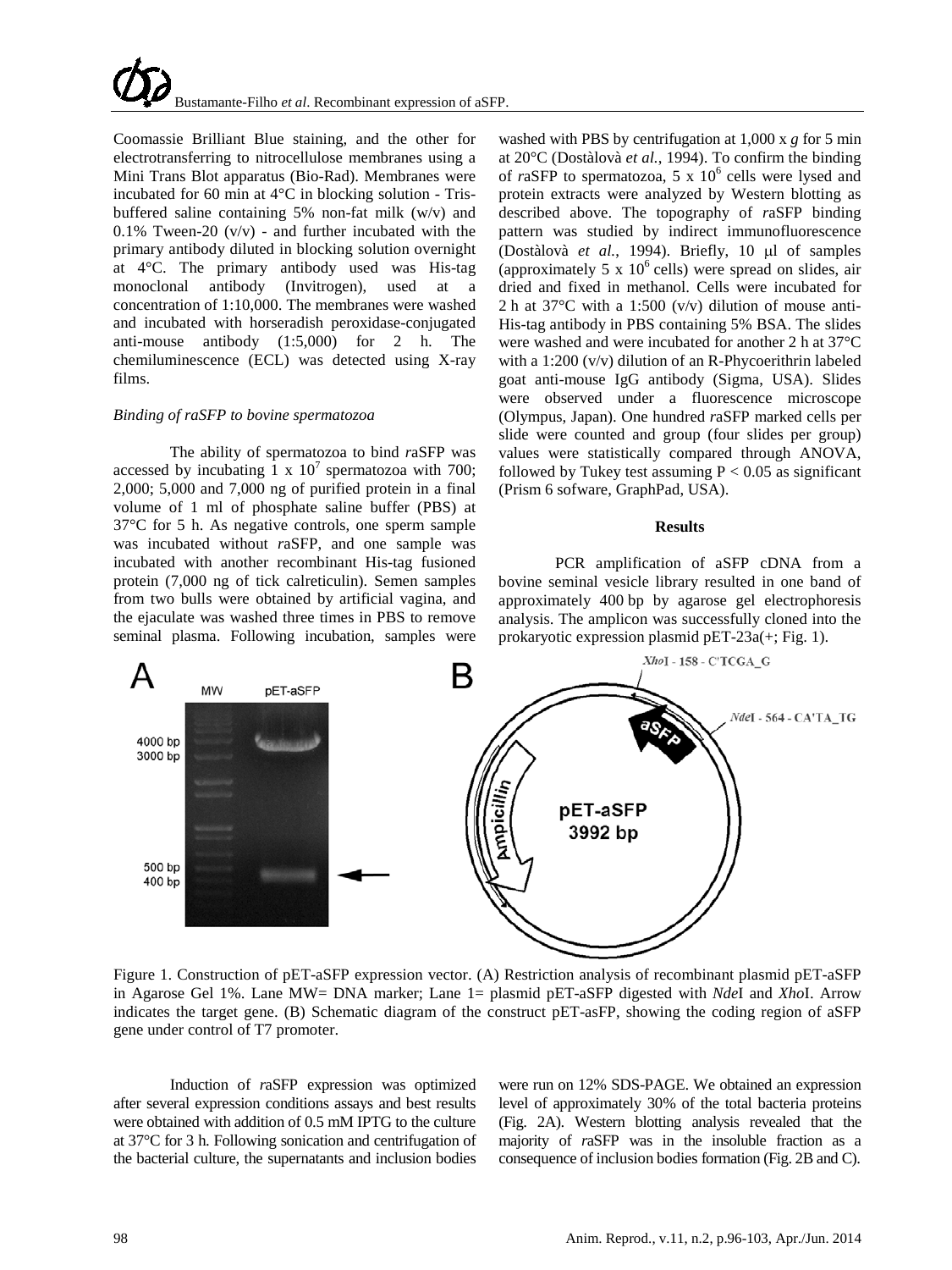

Figure 2. Analysis of *r*aSFP expression. (A) Coomassie-stained SDS-PAGE of bacterial extracts. Lane MW= Molecular weight standard; Lane 1= Non induced control, 1 h; Lane 2= 1.0 mM IPTG, 1 h; Lane 3= 0.5 mM IPTG, 1 h; Lane 4= Non induced control, 3 h; Lane 5= 1.0 mM IPTG, 3 h; Lane 6= 0.5 mM IPTG, 3 h. (B) Anti-His-tag Western blot of BL21 pLysS bacterial extracts induced with 0.5 mM IPTG for 3 h. Lane 1= BL21 pLysS harboring pET-aSFP; Lane 2= BL21 pLysS harboring pET23a(+); Lane 3= BL21 pLysS without plasmid. (C) Anti-His-tag Western blot of BL21 pLysS lysates. Lane 1= supernatant; Lane 2= pellet. Arrows indicate the recombinant protein.

pET23(a)+ expression vector permits the production of N-terminal 6xHis-tagged recombinant proteins, which can be purified by one step metal chelating affinity chromatography (IMAC). Recombinant aSFP was purified using denaturing conditions, after inclusion bodies solubilization with 8 M urea (Fig. 3A). Following protein concentration and removal of urea from solution, the SDS-PAGE profile of the pool of elution fractions showed a purity of 70% (Fig. 3B).



Figure 3. Purification of *r*aSFP under denaturing conditions. (A) Coomassie-stained SDS-PAGE of column fractions following purification of *r*aSFP on a His-Select column. (B) Coomassie-stained SDS-PAGE gel of column fractions before and after urea removal and concentration of the elution fractions. Lane 1= before concentration; Lane 2= after concentration.

Western blotting demonstrated that *r*aSFP bind to ejaculated spermatozoa. Protein binding were detected in samples incubated with 700; 2,000; 5,000 and 7,000 ng of purified *raSFP* (Fig. 4). The fluorescence microscopy

confirmed the binding of *r*aSFP to spermatozoa incubated with of recombinant protein (Fig. 5A), with a higher number of *r*aSFP-bound spermatozoa in samples incubated with 7,000 ng of protein  $(P < 0.001$ , Fig. 5D). No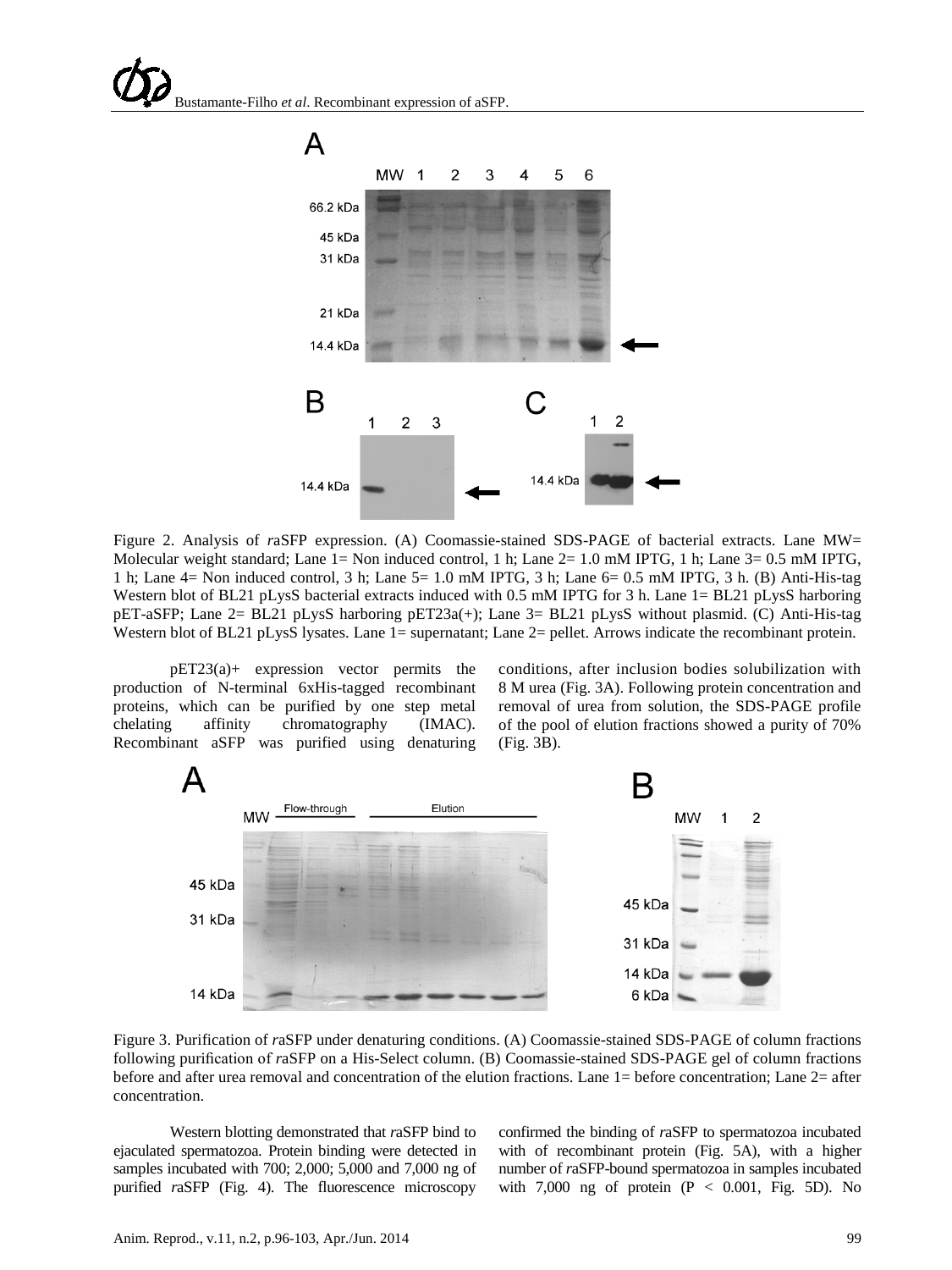fluorescence signal was detected in samples incubated with 700; 2,000 ng of recombinant protein (data not shown).

Nonspecific cross reactivity was discarded by the absence of labeling on negative controls (Fig. 4, 5B and 5C).



Figure 4. Binding of *raSFP* to bovine spermatozoa. Cell protein extracts of 5 x 10<sup>6</sup> spermatozoa were run in 14% SDS-PAGE, transferred to nitrocellulose membrane and incubated with different concentrations of *r*aSFP from 700 to 7000 ng. Peroxidase conjugated with anti-His-tag antibody was used as a detection system. PBS= Negative control without *raSFP*; His= Negative control (incubation with 7,000 ng of his-tagged recombinant tick calreticulin); run *r*aSFP= Positive control.



Figure 5. Representative images of immunofluorescence microscopy of bovine spermatozoa incubated with *r*aSFP. Columns from left to right, microphotography under visible light, UV and merged image. A= Semen sample incubated with 7,000 ng of *r*aSFP; B= Semen sample incubated in PBS; C= Semen sample incubated with Histagged tick calreticulin. Magnification of 400X. D= Comparison of the percentage of *r*aSFP-marked sperm between groups. Letters mean statistical difference  $(P < 0.001)$ .

#### **Discussion**

Seminal plasma proteins hold important functions on sperm viability in both male and female reproductive tracts. Proteomic studies provided a broader view of the bovine seminal plasma protein content [\(Desnoyers](#page-6-18) *et al.*, 1994; Frazer *et al.*[, 1996;](#page-6-19) Manjunath and Thérien, 2002; Jobim *et al.*[, 2004;](#page-6-5) Moura *et al.*[, 2007\)](#page-6-2) and provided valuable information for a better understanding of their role on sperm physiology and fertilization.

Here we describe the cloning and purification of the bovine aSFP. The protein was expressed as inclusion bodies, which has many advantages including easy separation by centrifugation, protection from proteolytic degradation and lower contamination with

other *E. coli* proteins [\(Addona](#page-5-4) *et al.*, 2009; [Meehan](#page-6-20) *et al.*[, 2010\)](#page-6-20). Results from Western blotting confirmed the ability of *r*aSFP to attach to sperm cells after incubation with 700 ng of purified protein. The acidic Seminal Fluid Protein structure is mainly formed by a CUB domain [\(Romero](#page-7-4) *et al.*, 1997). Therefore, since the CUB domain may be responsible for the protein attachment to cellular membrane, we assume that *r*aSFP was correctly folded after urea removal. The CUB domain is a widely occurring structural motif found almost exclusively in extracellular and plasma membrane-associated proteins [\(Bork and Beckmann, 1993\)](#page-6-21). These proteins participate in a wide range of biological functions, including complement activation, tissue repair, cell signaling, inflammation and receptor-mediated endocytosis [\(Blanc](#page-5-5) *et al.*[, 2007\)](#page-5-5). Although the roles of the CUB domains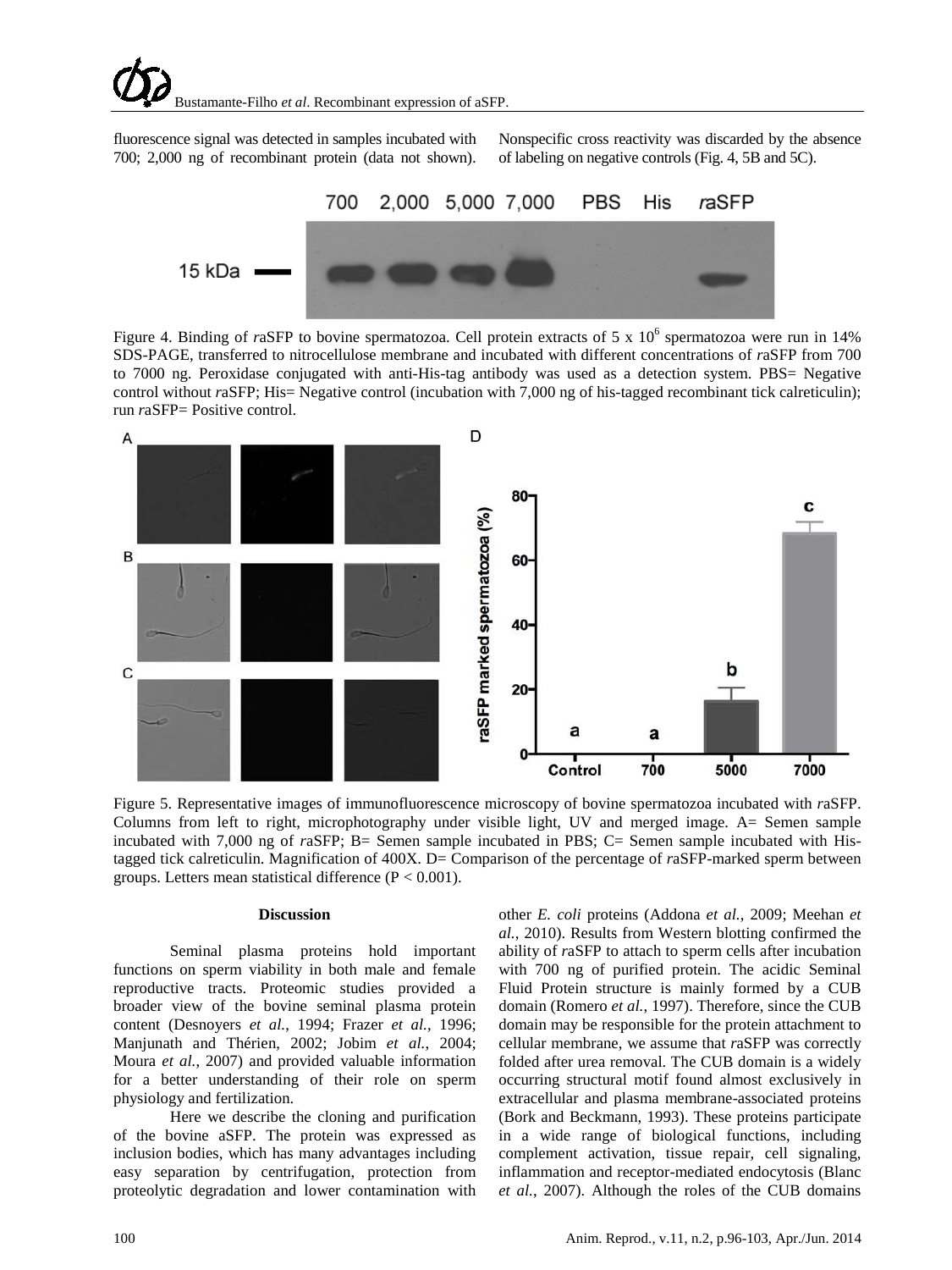are yet to be completely elucidated, a number of them have been shown to be involved in oligomerization and/or recognition of substrates and binding partners [\(Bork and Beckmann, 1993;](#page-6-21) Blanc *et al.*[, 2007\)](#page-5-5).

Recombinant aSFP attached clearly to spermatozoa's mid-piece, a binding pattern similar to other spermadhesins like porcine AQN1 and AWN, which bind to the acrosome and participate in the fertilization process (Sanz *et al.*, 1992; [Haase, 2005\)](#page-7-5). aSFP is not related to the acrosomal function and oocyte fusion since it is believed that the protein detaches from sperm head *in utero* (Dostàlovà *et al.*, 1994). Thus, the topographical binding pattern of *r*aSFP supports its known influence on mitochondrial activity of sperm cells. It is noteworthy to mention that spermadhesins are multifunctional proteins in other species [\(Topfer-](#page-7-6)[Petersen](#page-7-6) *et al.*, 1998; Haase *et al.*[, 2005\)](#page-6-22) , so different binding behaviors could be possible. To elucidate the precise function of aSFP on motility preservation of frozen semen, it is important to investigate the binding mechanism to sperm membrane and which signaling pathways aSFP might be interacting with. Differently from other spermadhesins, native and recombinant aSFP do not posses mannose binding properties [\(Ekhlasi-](#page-6-14)[Hundrieser](#page-6-14) *et al.*, 2008), so a protein-protein interaction is more likely. However, no specific protein receptor for aSFP in sperm membrane has been described so far.

Proteomic studies suggested aSFP as a marker for high semen freezability (Jobim *et al.*[, 2004\)](#page-6-5), however its potential role on sperm preservation is yet to be determined. The influence of aSFP in bovine semen was demonstrated by [\(Schöneck](#page-7-7) *et al.*, 1996). The addition of a high concentration of bovine SP purified aSFP in semen, decreased sperm motility and mitochondrial activity. Since aSFP is secreted at the epididymis, a natural sperm reservoir, these effects lead to a lower production of reactive oxygen species (ROS) by stored sperm cells. In addition, aSFP showed a remarkable antioxidant behavior due to its redox equilibrium exhibited by the cysteine residues Cys54 and Cys75 [\(Calvete and Sanz, 2007\)](#page-6-23). These Cys residues are responsible for aSFP alternation between oxidized and reduced states, acting as ROS scavenger.

As a result, bulls with higher semen freezability may ejaculate spermatozoa with lower oxidative damage on membrane lipids and proteins. These effects are an important strategy for semen storage in the epidydimis, resulting in a better preservation of sperm motility and viability [\(Schöneck](#page-7-7) *et al.*[, 1996\)](#page-7-7). Thus, the role of aSFP on semen freezability might be associated with the quality of the stored sperm and with a minor effect after ejaculation. Egg yolk-based semen extenders present a marked antioxidant activity [\(Bustamante-Filho](#page-6-24) *et al.*, 2009), so aSFP antioxidant protection may only be beneficial before semen dilution.

In this article we report, for the first time, the recombinant expression and purification of aSFP. The plasmid (pET23a) used in the expression study was successfully constructed by the ligation of the mRNA aSFP cDNA, resulting in N-terminal tagging with 6xHis. The expression of the *r*aSFP in bacterial system (*E. coli* BL21 pLysS) and further purification was successfully accomplished and may help us understand the mechanism by which this protein modulates sperm metabolism and cryopreservation success in further studies.

## **Acknowledgments**

Financial support for this work was provided by CNPq, CAPES, DAAD, FIPE-HCPA and FAPERGS. The authors would like to thank Dr. Luciana Meirelles Richer and Prof. Dr. Itabajara da Silva Vaz Junior for protein purification troubleshooting; Steffen Schiller, Joseph Millauer and Jefferson Beck for technical assistance.

## **References**

<span id="page-5-4"></span>**Addona TA, Abbatiello SE, Schilling B, Skates SJ, Mani DR, Bunk DM, Spiegelman CH, Zimmerman LJ, Ham AJ, Keshishian H, Hall SC, Allen S, Blackman RK, Borchers CH, Buck C, Cardasis HL, Cusack MP, Dodder NG, Gibson BW, Held JM, Hiltke T, Jackson A, Johansen EB, Kinsinger CR, Li J, Mesri M, Neubert TA, Niles RK, Pulsipher TC, Ransohoff D, Rodriguez H, Rudnick PA, Smith D, Tabb DL, Tegeler TJ, Variyath AM, Vega-Montoto LJ, Wahlander A, Waldemarson S, Wang M, Whiteaker JR, Zhao L, Anderson NL, Fisher SJ, Liebler DC, Paulovich AG, Regnier FE, Tempst P, Carr SA**. 2009. Multi-site assessment of the precision and reproducibility of multiple reaction monitoringbased measurements of proteins in plasma. *Nat Biotechnol*, 27:633-641.

<span id="page-5-3"></span>**Asadpour R, Alavi-Shoushtari SM, Rezaii SA, Ansari MH**. 2007. SDS-polyacrylamide gel electrophoresis of buffalo bulls seminal plasma proteins and their relation with semen freezability. *Anim Reprod Sci*, 102:308-313.

<span id="page-5-2"></span><span id="page-5-0"></span>**Assumpção TI, Fontes W, Sousa MV, Ricart CAO**. 2005. Proteome analysis of Nelore bull (*Bos taurus indicus*). seminal plasma. *Protein Pept Lett*, 12:813-817. **Barrios B, Pérez-Pé R, Gallego M, Tato A, Osada J, Muiño-Blanco T, Cebrián-Pérez JA**. 2000. Seminal plasma proteins revert the cold-shock damage on ram sperm membrane. *Biol Reprod*, 63:1531-1537.

<span id="page-5-1"></span>**Bergeron A, Brindle Y, Blondin P, Manjunath P**. 2007. Milk caseins decrease the binding of the major bovine seminal plasma proteins to sperm and prevent lipid loss from the sperm membrane during sperm storage. *Biol Reprod*, 77:120-126.

<span id="page-5-5"></span>**Blanc G, Font B, Eichenberger D, Moreau C, Ricard-Blum S, Hulmes DJS, Moali C**. 2007. Insights into how CUB domains can exert specific functions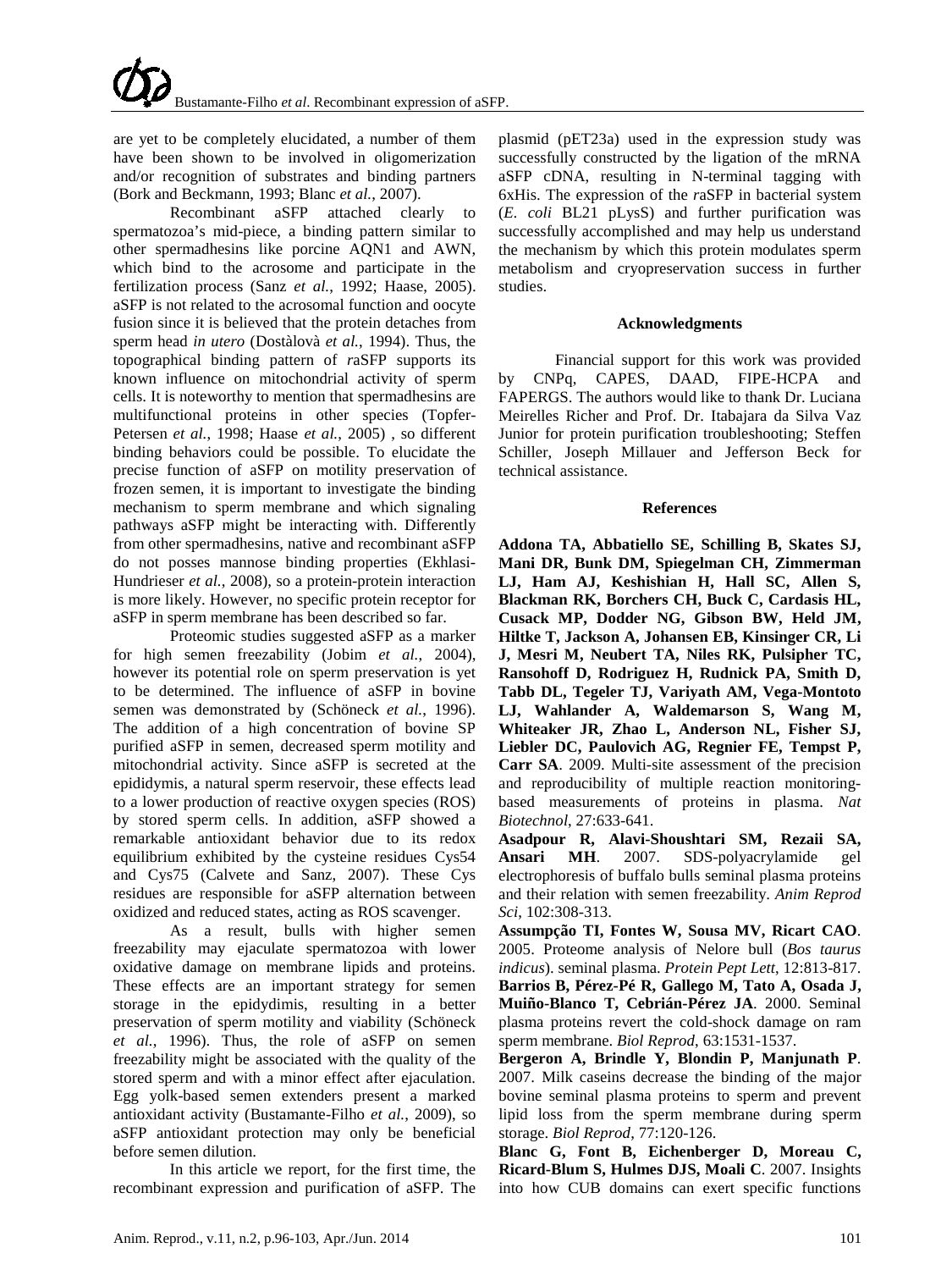while sharing a common fold. *J Biol Chem*, 282:16924- 16933.

<span id="page-6-21"></span>**Bork P, Beckmann G**. 1993. The CUB domain. A widespread module in developmentally regulated proteins. *J Mol Biol*, 231:539-545.

<span id="page-6-24"></span>**Bustamante-Filho IC, Pederzolli CD, Sgaravatti ÂM, Gregory RM, Dutra-Filho CS, Jobim MIM, Mattos RC**. 2009. Skim milk-egg yolk based semen extender compensates for non-enzymatic antioxidant activity loss during equine semen cryopreservation. *Anim Reprod*, 6:392-399.

<span id="page-6-15"></span>**Cajazeiras JB, Melo LM, Albuquerque ES, Radis-Baptista G, Cavada BS, Freitas VJ**. 2009. Analysis of protein expression and a new prokaryotic expression system for goat (*Capra hircus*) spermadhesin Bdh-2 cDNA. *Genet Mol Res*, 8:1147-1157.

**Calvete JJ, Varela PF, Sanz L, Romero A, Mann K, Töfper-Petersen E**. 1996. A procedure for the largescale isolation of major bovine seminal plasma proteins. *Protein Expr Purif*, 8:48-56.

<span id="page-6-23"></span>**Calvete JJ, Sanz L**. 2007. Insights into structurefunction correlations of ungulate seminal plasma proteins. *Soc Reprod Fertil Suppl*, 65:201-215.

<span id="page-6-9"></span>**Casas I, Sancho S, Briz M, Pinart E, Bussalleu E, Yeste M, Bonet S**. 2009. Freezability prediction of boar ejaculates assessed by functional sperm parameters and sperm proteins. *Theriogenology*, 72:930-948.

<span id="page-6-18"></span>**Desnoyers L, Therien I, Manjunath P**. 1994. Characterization of the major proteins of bovine seminal fluid by two-dimensional polyacrylamide gel electrophoresis. *Mol Reprod Dev*, 37:425-435.

<span id="page-6-11"></span>**Dostàlovà Z, Calvete JJ, Sanz L, Hettel C, Riedel D, Schoneck C, Einspanier R, Topfer-Petersen E**. 1994. Immunolocalization and quantitation of acidic seminal fluid protein (aSFP) in ejaculated, swim-up, and capacitated bull spermatozoa. *Biol Chem Hoppe Seyler*, 375:457-461.

**Einspanier R, Einspanier A, Wempe F, Scheit KH**. 1991. Characterization of a new bioactive protein from bovine seminal fluid. *Biochem Biophys Res Commun*, 179:1006-1010.

<span id="page-6-10"></span>**Einspanier R, Amselgruber W, Sinowatz F, Henle T, Ropke R, Schams D**. 1993. Localization and concentration of a new bioactive acetic seminal fluid protein (aSFP) in bulls (*Bos taurus*). J *Reprod Fertil*, 98:241-244.

<span id="page-6-13"></span>**Einspanier R, Krause I, Calvete JJ, Töpfer-Petersen E, Klostermeyer H, Karg H**. 1994. Bovine seminal plasma aSFP: localization of disulfide bridges and detection of three different isoelectric forms. *FEBS Lett*, 344:61-64.

<span id="page-6-14"></span>**Ekhlasi-Hundrieser M, Calvete JJ, Von Rad B, Hettel C, Nimtz M, Töpfer-Petersen E**. 2008. Point mutations abolishing the mannose-binding capability of boar spermadhesin AQN-1. B*iochim Biophys Acta*, 1784:856-862.

<span id="page-6-19"></span>**Frazer GS, Bucci DM, Brooks CL**. 1996. Twodimensional polyacrylamide gel electrophoresis of bovine semen after cryopreservation in half-milliliter straws. *Theriogenology*, 46:1103-1115.

<span id="page-6-22"></span>**Haase B, Schlötterer C, Hundrieser ME, Kuiper H, Distl O, Töpfer-Petersen E, Leeb T**. 2005. Evolution of the spermadhesin gene family. *Gene*, 352:20-29.

<span id="page-6-8"></span>**Harshan HM, Singh LP, Arangasamy A, Ansari MR, Kumar S**. 2006. Effect of buffalo seminal plasma heparin binding protein (HBP) on freezability and in vitro fertility of buffalo cauda spermatozoa. *Anim Reprod Sci*, 93:124-133.

<span id="page-6-4"></span>**Iborra A, Morte C, Fuentes P, Garcia-Framis V, Andolz P, Martinez P**. 1996. Human sperm coating antigen from seminal plasma origin. *Am J Reprod Immunol*, 36:118-125.

<span id="page-6-5"></span>**Jobim MIM, Oberst ER, Salbego CG, Souza DO, Wald VB, Tramontina F, Mattos RC**. 2004. Twodimensional polyacrylamide gel electrophoresis of bovine seminal plasma proteins and their relation with semen freezability. *Theriogenology*, 61:255-266.

<span id="page-6-1"></span>**Kelly VC, Kuy S, Palmer DJ, Xu Z, Davis SR, Cooper GJ**. 2006. Characterization of bovine seminal plasma by proteomics. *Proteomics*, 6:5826 - 5833.

<span id="page-6-3"></span>**Killian GJ, Chapman DA, Rogowski LA**. 1993. Fertility-associated proteins in Holstein bull seminal plasma. *Biol Reprod*, 49:1202-1207.

<span id="page-6-17"></span>**Laemmli UK**. 1970. Cleavage of structural proteins during the assembly of the head of bacteriophage T4. *Nature*, 227:680-685.

<span id="page-6-16"></span>**Lowry OH, Rosenbrough NJ, Farr AL, Randall RJ**. 1951. Protein measurement with the Folin phenol reagent. J *Biol Chem*, 193:265-275.

<span id="page-6-6"></span>**Manjunath P, Thérien I**. 2002. Role of seminal plasma phospholipid-binding proteins in sperm membrane lipid modification that occurs during capacitation. *J Reprod Immuno*l, 53:109-119

**Manjunath P, Bergeron A, Lefebvre J, Fan J**. 2007. Seminal plasma proteins: functions and interaction with protective agents during semen preservation. *Soc Reprod Fertil Suppl*, 65:217-228.

<span id="page-6-0"></span>**Mann T, Lutwak-Mann C**. 1981. *Male Reproductive Function and Semen*. Berlin: Springer-Verlag.

<span id="page-6-20"></span>**Meehan KL, Rainczuk A, Salamonsen LA, Stephens AN**. 2010. Proteomics and the search for biomarkers of female reproductive diseases. *Reproduction*, 140:505- 519.

**Moura AA, Koc H, Chapman DA, Killian GJ**. 2006. Identification of proteins in the accessory sex gland fluid associated with fertility indexes of dairy bulls: a proteomic approach. *J Androl*, 27:201-211.

<span id="page-6-2"></span>**Moura AA, Chapman DA, Koc H, Killian GJ**. 2007. A comprehensive proteomic analysis of the accessory sex gland fluid from mature Holstein bulls. *Anim Reprod Sci*, 98:169-188.

<span id="page-6-12"></span>**Moura AA, Souza CE, Stanley BA, Chapman DA, Killian GJ**. 2010. Proteomics of cauda epididymal fluid from mature Holstein bulls. *J Proteomics*, 73:2006- 2020.

<span id="page-6-7"></span>**Rebolledo AD, Sierra LN, Tamayo AC, Loria AA,**